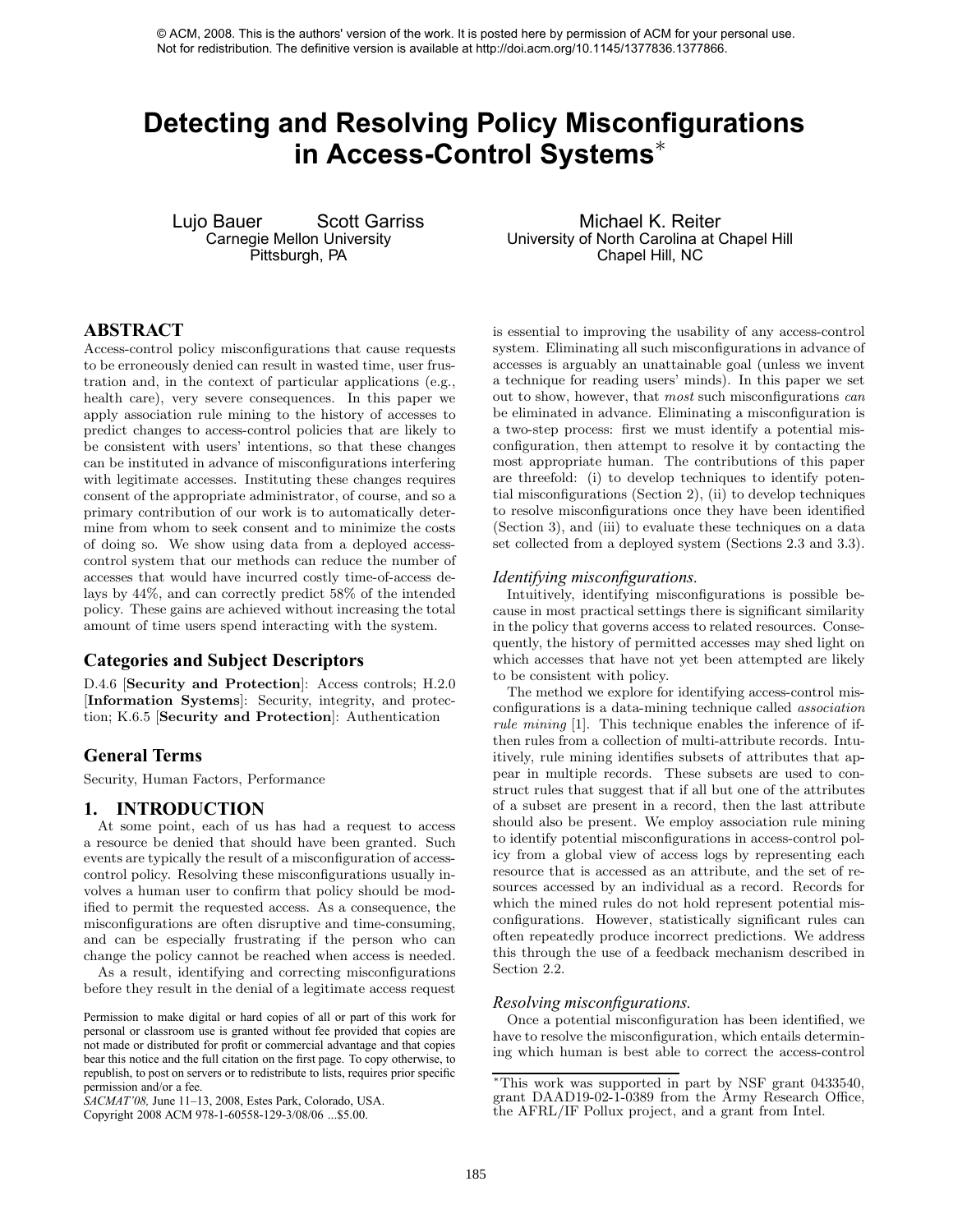policy. In systems where policy is governed by a single administrator, this process is straightforward. In a distributed access-control system, however, it may not be clear which of potentially many users would be willing or able to extend the policy to grant the access. Since user interaction has a cost (in time and user aggravation), our technique must balance the desire to proactively resolve a misconfiguration with the desire to avoid unnecessary user interaction.

Our proposed resolution technique again relies on past user behavior; specifically, we determine which users have in the past created policy with respect to the particular user or resource in question, and suggest to those users that they correct the identified misconfiguration. In this way the misconfigurations can be resolved before they inconvenience the users that they affect. Compared to more reactive methods that attempt to resolve a misconfiguration only after an access that should be allowed fails, our technique can drastically reduce time-of-access latency and even the total time users spend interacting with the system without increasing the number of interruptions.

#### *Evaluation.*

We evaluate the effectiveness of our techniques on data collected from Grey, an experimental access-control system that has been deployed and actively used at our institution to control access to offices for approximately two years [6]. This deployment is one in which misconfigurations that prolong access to an office substantially diminish the perceived usability of the system [5]. Grey controls access to 25 physical doors, and has a community of 29 users. Each user accesses a door using a Grey application on her smartphone, which communicates using Bluetooth to an embedded computer that unlocks the door if the user is authorized to do so. Data drawn from logs allows us to reconstruct a detailed scenario of how policy was exercised over the course of 10,911 attempted accesses. This data shows that there is a high degree of resource sharing (22 of the 25 resources were accessed by more than one user). Additionally, Grey supports dynamic policy creation, in that a user can delegate her authority to open a door using her smartphone, either at her own initiative or in response to a request to do so—e.g., because another user has requested she do so from his Grey-enabled phone. This capability of Grey allows us to determine how users were able to resolve misconfigurations in real life. We augment this data with information collected from a user survey that asked what policy users were willing to implement should the need arise. Results from the survey allow us to determine precisely how users would resolve misconfigurations in scenarios that did not occur over the course of our deployment. This data is essential for evaluating the effectiveness of our technique for proactively resolving misconfigurations.

As expected, the performance of the methods we explore can be tuned to achieve a desired tradeoff between success in detecting and guiding the repair of misconfigurations, and the inconvenience to users of suggesting incorrect modifications to policy. For a particular, reasonable set of parameters, we correctly identify 58% of intended, but not yet implemented policy, i.e., 58% of the misconfigurations in the implemented policy. Using these predictions, our technique for resolving misconfigurations is able to proactively implement the needed policy for 44% of accesses that would otherwise have incurred a costly time-of-access delay. Each such correction results in significant savings in time-of-access latency. These gains are achieved without increasing the total time users spend interacting with the system.

# **2. TECHNIQUES FOR IDENTIFYING MISCONFIGURATIONS**

To identify potential policy misconfigurations, we first use association rule mining to detect statistical patterns, or rules, from a central database of previously observed accesses (Section 2.1). We then analyze our data using these rules to predict potential misconfigurations, or instances of the data for which the rules do not hold (Section 2.2). Once we determine whether or not the prediction was correct, we incorporate the result into a feedback mechanism to promote the continued use of rules that accurately reflect policy and prune rules that do not.

To illustrate the usefulness of this technique, consider the following scenario. Bob is a new student who is advised by Alice, a professor. Bob and Alice both work in a building where the same system controls access to Alice's office, Bob's office (which is shared with some of Alice's other students), a shared lab, and a machine room. When the department assigns Bob an office, it configures access-control policy to allow Bob to gain access to his office (e.g., by giving Bob the appropriate key). Though Alice is willing in principle to allow Bob access to the lab and machine room, both she and the department neglect to enact this policy.

The first time Bob attempts to access the shared lab space, he is denied access as a result of the misconfiguration, at which point he must contact Alice or the department to correct it. This process is intrusive and could potentially take minutes or even hours. However, the past actions of Bob's office-mates suggest that people who access Bob's office are very likely to also access the shared lab space and machine room. The techniques we describe here allow us to infer from Bob's access to his office that Bob is likely to need access to the lab space and machine room. Identifying this in advance allows for the misconfiguration to be corrected before it results a denied access and wasted time. Detecting the misconfiguration is accomplished using only the history of accesses in the system; the technique is independent of the underlying access-control mechanism, policy, and policy-specification language.

## **2.1 Association rule mining**

The objective of association rule mining is to take a series of records that are characterized by a fixed number of attributes, e.g., boolean attributes A through D, and discover rules that model relationships between those attributes. Suppose that for 75% of the records where both A and  $B$  are true,  $D$  is also true. This property would give rise to the rule  $A \wedge B \to D$ . One measure of the quality of this rule is confidence, which is defined as the percentage of time that the conclusion is true given that the premises of the rule are true (75% for this example). Confidence represents the overall quality of a rule.

We employ the Apriori algorithm [1] to mine association rules, although other methods also exist. Apriori first builds all possible itemsets, or groups of attributes, that have occurred together in more than a certain fraction of the records. This fraction is known as the support of an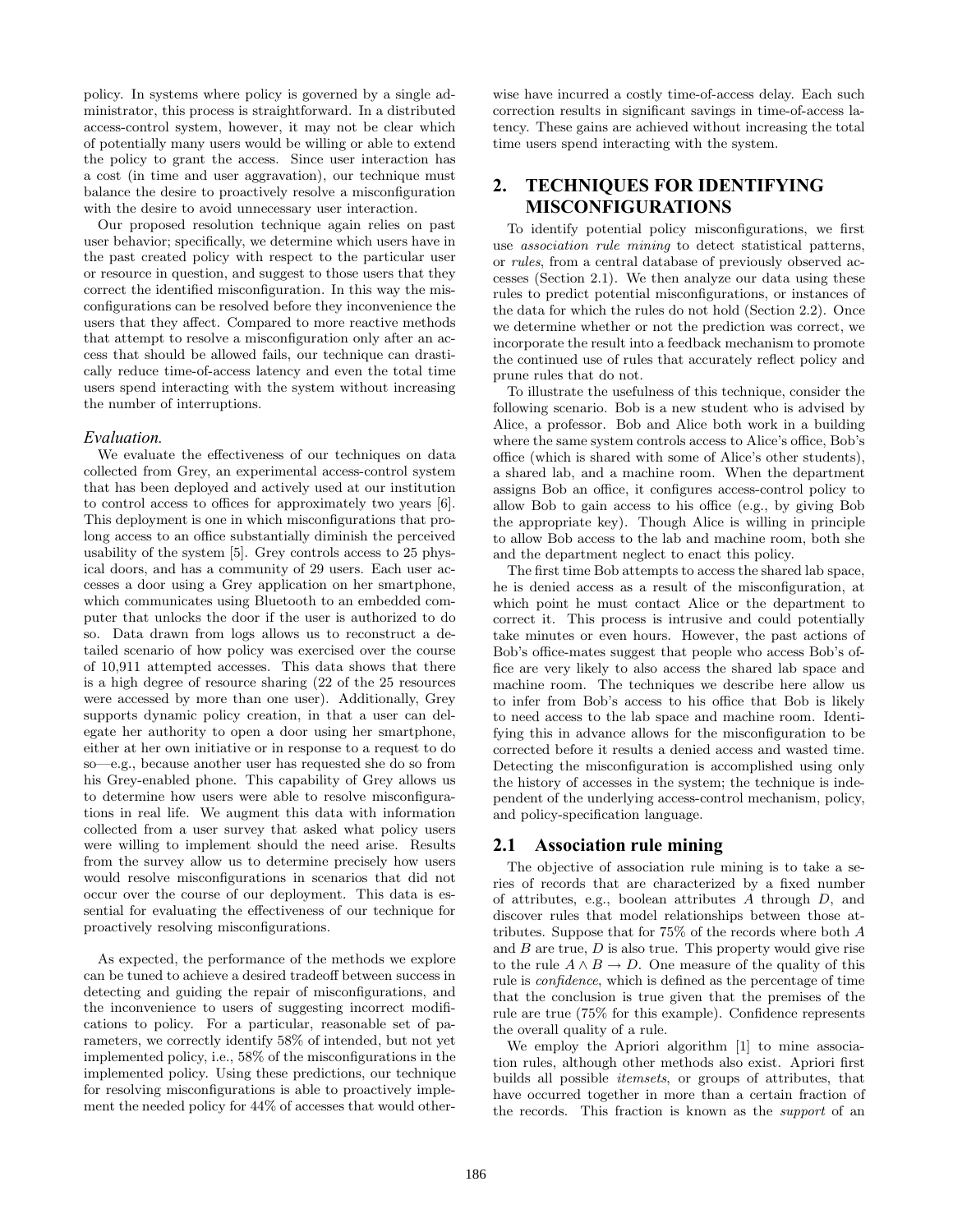itemset. For each of these itemsets (e.g.,  $A \wedge B \wedge D$ ), Apriori enumerates all subsets of the itemset  $(D, B \wedge D, \text{ etc.}).$ Using each subset as the premise for a rule and the remainder of the itemset as the conclusion, Apriori calculates the confidence of the rule, and keeps only rules whose confidence exceeds a specified minimum.

In our context, each resource is represented by a boolean attribute. Each user in the system is represented by a record in which the attributes corresponding to the resources that the user has accessed are set to true. For example, if attributes A through D each represent a resource, the record  $\langle$  false, true, true, false $\rangle$  would represent a user who has accessed resources B and C.

In our scenario, a small number of high quality rules may identify statistically significant patterns, but on too small of a subset of the overall policy to be of much use. Thus, in tuning the output produced by Apriori, our objective is to balance the quality of the rules produced with the quantity of those rules. We achieve this by varying the minimum allowable confidence and support that a rule may have. Requiring a higher confidence biases the output towards rules that are true with high likelihood, while requiring higher support biases the output towards rules that describe patterns that occur with higher frequency. Section 2.3 describes the extent to which these parameters affect our ability to detect misconfigurations.

### **2.2 Using mined rules to make predictions**

The rules output by Apriori must, in turn, be used to identify potential policy misconfigurations. A potential misconfiguration is a record for which the premises of the rule hold, but the conclusion does not. If a rule has a confidence of one, it implies that for all records which the premises of the rule hold, the conclusion of the rule holds as well. This means that every user who has accessed the resources represented by the premises of the rule has already accessed the resource mentioned in the conclusion. These rules do not allow us to identify any possible misconfigurations, so we ignore them. For each remaining rule, we identify the records for which the premise holds, but the conclusion does not. Each such record represents a potential misconfiguration; we predict that the user represented by that record should have access to the resource identified by the conclusion of the rule.

#### *Feedback.*

One limitation of using mined rules to predict policy is that a dataset may contain several patterns that are statistically significant (i.e., they produce rules whose confidence exceeds the minimum) that are nonetheless poor indicators of policy. For example, the rule (perimeter door  $A \rightarrow$  office  $D$ ) may have medium confidence because door A is physically close to office  $D$ , and is therefore used primarily by the professor who owns office D and by his students. However, should this rule be used for prediction, the professor will be asked to delegate authority to enter his office to everyone who accesses door A.

To prevent the system from making repeated predictions on the basis of poor rules, we introduce a feedback mechanism that scores rules on the correctness of the predictions they produce. A correct prediction is one that identifies a misconfiguration that a human is willing to repair. The idea is to penalize a rule when it results in an incorrect prediction, and to reward it when it results in a correct prediction.

Rules whose score drops below a threshold are no longer considered when making predictions.

To illustrate how scores are computed, consider the following example. Suppose that four resources A through D are commonly accessed together. This implies that Apriori will construct the itemset  $A \wedge B \wedge C \wedge D$ . Suppose that Apriori constructs the rules  $A \wedge B \to D$  and  $A \wedge C \to D$ from that itemset. Our feedback mechanism keeps a pairwise score for each premise attribute and conclusion, that is,  $(A, D), (B, D),$  and  $(C, D)$ . If the rule  $A \wedge B \to D$  is used to make a correct prediction, the scores for  $(A, D)$  and  $(B, D)$ will be incremented. If the prediction was incorrect, those scores will be decremented. If  $A \wedge B \to D$  produces four incorrect predictions and  $A \wedge C \to D$  produces three correct predictions, the scores for  $(A, D), (B, D)$ , and  $(C, D)$  will be  $-1, -4,$  and 3.

The score for a rule is the sum of the scores of the premise attribute, conclusion pairs. In the scenario described above,  $A \wedge B \to D$  would have a score of -5, while  $A \wedge C \to D$ would have a score of 2. If the threshold for pruning rules is 0,  $A \wedge B \to D$  would be pruned from the set of rules used to make predictions.

The reason for employing this technique instead of a more straightforward system where each rule is scored independently is that an itemset will often result in many more rules than the example presented above (in fact, Apriori may produce a rule with every combination of A, B, and C as the premise). Our technique allows us to more quickly prune groups of similar rules that are poor indicators of policy.

This feedback strategy performs well in our evaluation. However, in a hypothetical scenario, a rule could acquire a high positive score, which would require that many failures occur before the rule is pruned. In situations where this is unacceptable, the system could employ alternative feedback strategies that only consider recent accesses or compute the feedback score as a percentage of successful predictions. In the unlikely event that a rule's feedback score is high but its continued use is problematic, an administrator can manually prune the rule.

# **2.3 Evaluation**

In evaluating our prediction techniques we distinguish between several different types of policy. Implemented policy is the policy explicitly enacted via credentials that grant authority to users. Data from logs is sufficient to learn the entire implemented policy for our deployment environment. Intended policy includes implemented policy and policy that is consistent with users intentions but has not yet been enacted through credentials. Exercised policy is the subset of implemented policy that allowed the accesses that were observed in the logs. This is the only kind of policy that is used for making predictions; the other policy sets are used purely to evaluate the effectiveness of our methods. Finally, unexercised policy is the intended policy without the component that has been exercised.

Since intended policy can only be partially gathered from system logs, we distributed a questionnaire to the users of our system. The questionnaire listed all of the resources that the user had authority to delegate. For each such resource, the user was asked to select (from a list) the users to whom she would be willing to delegate authority. This allowed us to determine, for situations that did not occur in actual use of the system, whether the users would be willing to grant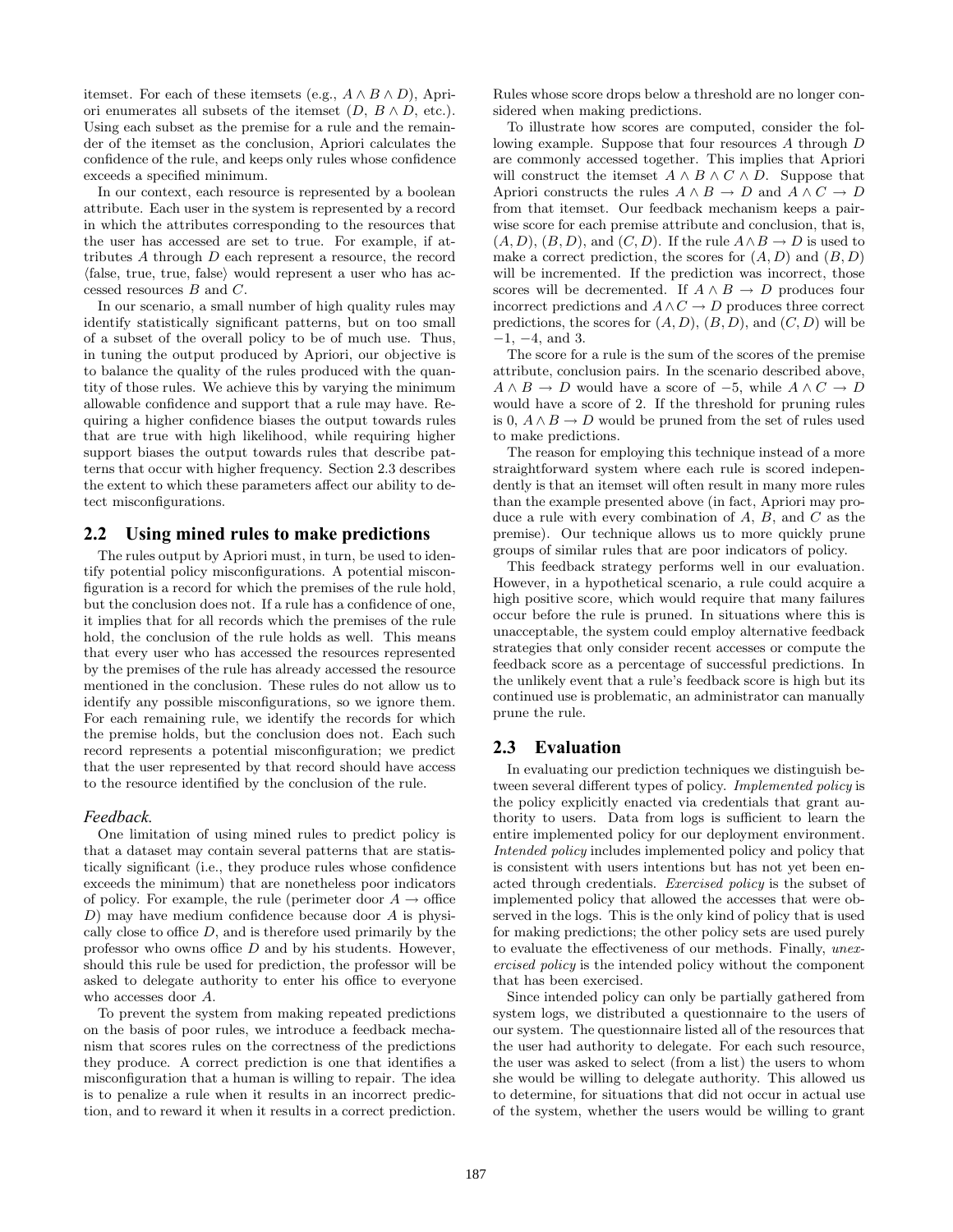

Figure 1: Prediction accuracy (exercised policy)

authority. These responses are used solely to analyze the accuracy of our predictions.

Our evaluations take place in a simulated environment defined by the usage data that we collected from our deployment. The logs describe 10,911 access attempts of 29 users to 25 doors. For each access attempt we logged who attempted to access which resource, when the attempt was made, and whether it succeeded; we refer to each such record as an access event. Several subsets of the implemented policy were completely or partially preconfigured, e.g., seven perimeter doors were preconfigured to be accessible to all users through a policy that used groups, and gaining access to these doors required no policy reconfiguration.

We replay the sequence of access events logged by our system and, after every event, attempt to predict which new policies are consistent with the accesses observed so far. The performance numbers we report are aggregated over the entire run of the simulation. A prediction is considered accurate with respect to exercised policy if the predicted policy is exercised in the data set for the first time after the the prediction was made. We also evaluate accuracy with respect to intended policy; here we count a prediction as accurate if it is consistent with intended policy that has not yet been exercised (regardless of whether it is ever exercised). Although accuracy of prediction is an important metric, in practice it is important to achieve both good accuracy and good coverage. Coverage describes the percentage of the target space predicted, i.e., the percentage of actual accesses present in the data set (or the percentage of intended policy) that we are able to predict.

#### *Prediction accuracy.*

We evaluate the accuracy of our predictions with respect to both exercised and intended policy. Accuracy is affected by tuning three parameters: the minimum confidence, minconf, and support, minsup, that a rule may have, and the feedback threshold, fthresh, that governs the minimum feedback score that a rule must have to be used in the prediction process (see Section 2.2). We evaluate three values for minsup: 0.01, 0.03, and 0.07, which represent supports of one, two, and three records. We evaluate confidence values ranging between 0.01 and 0.8. Values above 0.8 resulted in so few predictions that the accuracy was not meaningful.

In practice, the feedback score represents the result of previous attempts to resolve misconfigurations. However, the success rate of the resolution process depends on other



Figure 2: Prediction accuracy (intended policy)

factors, like our ability to efficiently detect whom to prompt to correct detected misconfigurations (see Section 3). To evaluate the accuracy of our predictions in isolation from the resolution process, we use ideal feedback, in which the scoring is based on what we know to be the intended policy in the system. We revert to the standard form of feedback when evaluating the resolution process in subsequent sections.

We evaluated *fthresh* values of  $-1$ , 0, and 1, using the technique described in Section 2.2 to score each rule. A rule is used to generate predictions only if it had no feedback score or if its feedback score was greater than or equal to the threshold value fthresh. For clarity, we present only the results obtained with fthresh set to 1, since that setting offered the greatest benefit.

Figures 1 and 2 show the prediction accuracy with respect to exercised and intended policy. As expected, including feedback in the prediction method improved accuracy for combinations of other parameters. Using rules with higher confidence and support parameters uniformly improves the accuracy of predictions with respect to intended policy, but the benefit with respect to exercised policy peaks at a confidence of around 0.5. Intuitively, this shows that while past behavior gives us more insight into intended policy, future accesses are not drawn uniformly from this space. We conjecture that a larger data set, in which the exercised policy covered a greater part of the intended policy, would show improved performance with respect to exercised policy.

The increased accuracy achieved by using higher-quality rules lowers the total number of predictions, as we will discuss in Section 2.3.

#### *Prediction coverage.*

We show prediction coverage for exercised and intended policy while varying the same parameters as when evaluating prediction accuracy. Our findings are shown in Figures 3 and 4. As expected, again, coverage decreases as we improve the accuracy of the rules. That is, the more accurate rules apply in a lower number of cases, and so predictions that would be made by a less accurate rule are missed. Interestingly, a sharp drop-off in coverage doesn't occur until confidence values are raised above 0.5, suggesting that values in the range between 0.3 and 0.5 may produce rules that are both accurate and have good coverage. With reasonable parameters (minsup=0.01, minconf=0.4, and fthresh=1) our predictions cover 48% of the exercised policy and 58% of the intended policy.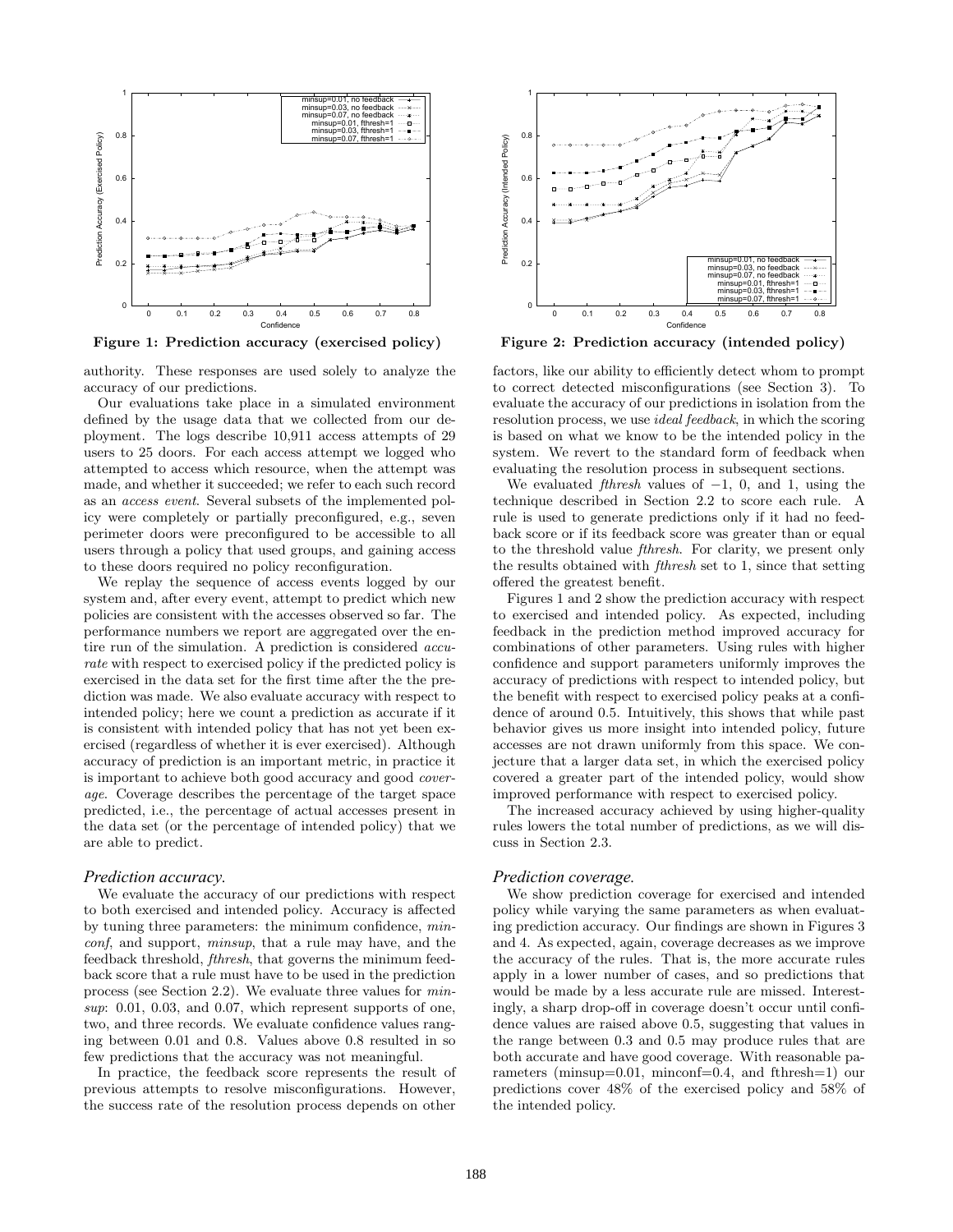

Figure 3: Coverage of exercised policy



Figure 5: Prediction accuracy versus time

#### *Accuracy over time.*

In addition to measuring the aggregate accuracy of predictions across an entire run of the simulator, it is interesting to know how prediction accuracy varies as a function of time. To measure this, we compute the accuracy of predictions over intervals that contain 50 predictions each. Figure 5 shows these results for different values of minconf with minsup fixed at 0.01. Rules with a higher minimum confidence make fewer predictions and so result in fewer data points. Different values of minsup exhibit similar trends.

Somewhat surprisingly, we found that the predictions made early in the simulation are, roughly speaking, as accurate as those made later when more history is available to the rulemining algorithm. We conjecture that this is because the initial data points, though relatively few in quantity, are of high quality. In other words, the early accesses are made by a small number of people and to a small number of shared resources, and so are representative of a very small but often exercised subset of the intended policy.

### **2.4 Discussion**

We evaluated our ability to predict accesses that are consistent with policy with respect to both accuracy and coverage. Reasonably good performance was achieved using each metric, but, more importantly, we identified a combination of parameters for which the predictions were both reasonably accurate (i.e., not erroneous) and covered a large portion of the unexercised policy. Specifically, minimum confidence values between 0.3 and 0.5 achieved the best tradeoff. For



Figure 4: Coverage of intended policy

these parameters, the increased accuracy resulting from our use of feedback to prune rules far outweighed the associated decrease in coverage.

Varying the minimum support that a rule must have did not have as great an impact on results as the other parameters. The higher coverage that resulted from a minimum support value of 0.01 outweighed the increase in accuracy achieved by using higher values, and so for the evaluation in Section 3.3 we will fix the minimum support to 0.01.

Finally, we found that the predictions made with relatively few data points were roughly as accurate as predictions made with many more. Consequently, it appears that our methods would work well even in the early phases of adoption or deployment of a system that uses them.

One important question is the extent to which the success of our technique on our dataset will carry over to systems with different access patterns and policies. Our technique exploits the observation that principals with similar access patterns are often granted access to those resources via similar policies. Thus, in any system where users' access patterns imply characteristics of access-control policy, our technique is likely to provide benefit. Our technique will not be effective in a system where few shared resources exist or there is little overlap between the access patterns of individual users.

Our technique is effective as long as there is a discrepancy between implemented policy and intended policy. If a system is able to exactly implement the intended policy and the intended policy is fully known at the outset, then there are no misconfigurations to detect. However, regardless of the expressiveness of the policy language used by the system, neither of these conditions is likely to be met: the intended policy is often dynamic, i.e., developed in response to new situations; and even when the intended policy is not dynamic, it is rarely fully specified at the outset. Therefore, it seems likely that most systems will have misconfigurations.

As our dataset represents a somewhat small deployment, an interesting question is to what extent our approach scales to larger policies. The complexity of mining rules grows with the number of attributes (i.e., resources in our system). As a result, scaling to environments with ever larger numbers of resources will eventually pose a problem to a centralized rule miner. However, recent algorithms can efficiently mine rules on datasets containing 10,000 attributes and 50,000 records [27]. In even larger organizations, the useful patterns are likely to be with respect to localized resources (e.g., resources for an individual lab or building).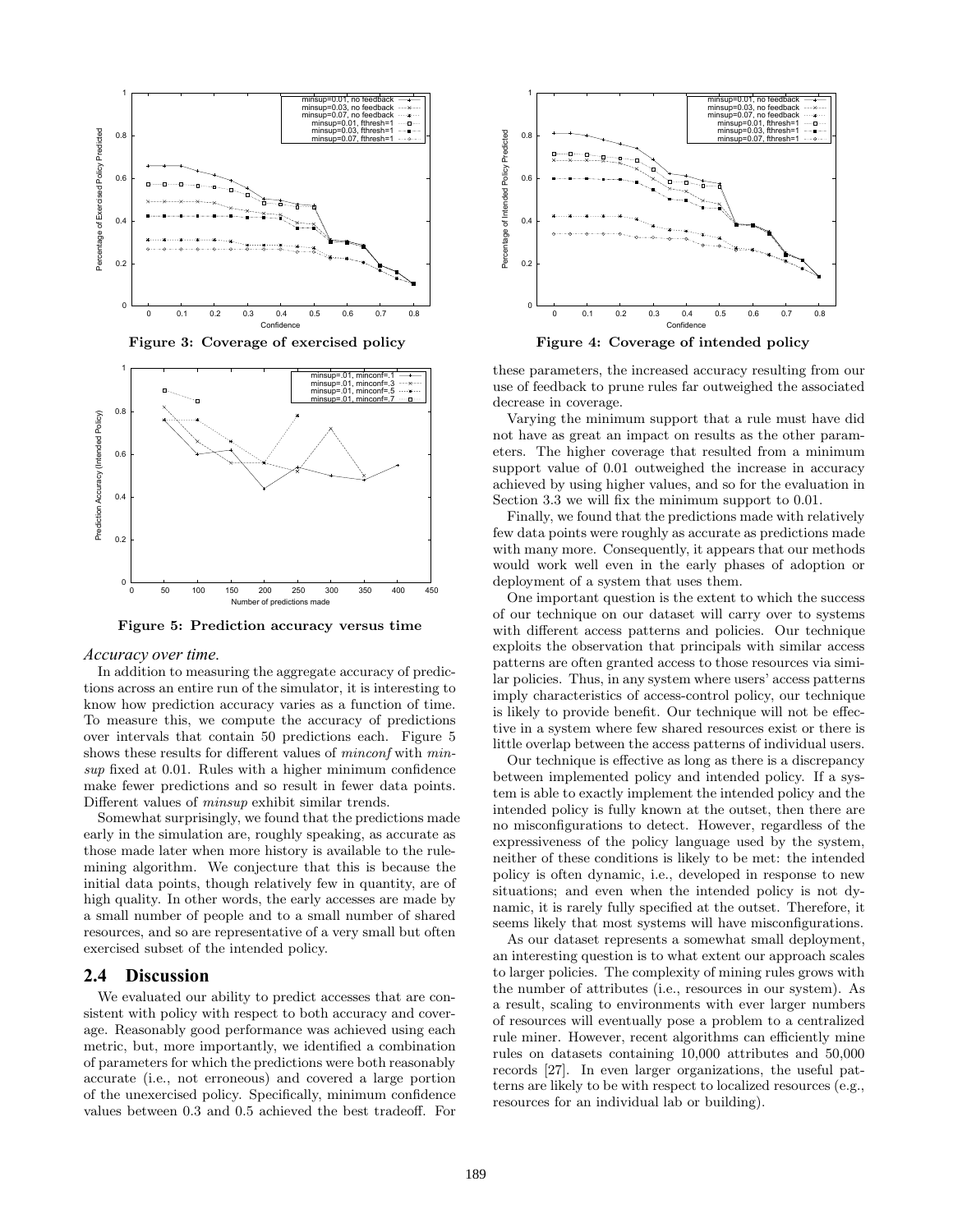# **3. TECHNIQUES FOR REPAIRING MISCONFIGURATIONS**

Once a potential misconfiguration has been identified, it is best if the policy is corrected as soon as possible to maximize the likelihood that the misconfiguration will not affect users. Since an identified misconfiguration might be erroneous, a user with the authority to modify policy must be queried to determine if the identified misconfiguration is consistent with the intended policy. If it is, then the user can repair the misconfiguration by altering or extending the policy. How the user elects to modify the policy is orthogonal to our work; it could entail changing an access-control list on a server or issuing digitally signed credentials that create a new group and delegate authority to that group. However, if there is only a single administrator in charge of policy, the question of which user to contact becomes trivial. Hence, we look at the more difficult problem of repairing misconfigurations in distributed access-control systems in which multiple users may have the ability to modify policy.

Following the example in Section 2, when Bob discovers that he cannot access the shared lab space, he must determine whom to ask for assistance in resolving the conflict. Since the lab space is shared, Alice may not be the only person with the authority to modify access-control policy. Professors Charlie and David may also be able to edit the policy governing the lab, but they may not be willing to grant authority to Bob. In this case, then, we would like the system to contact Alice and suggest to her that she amend policy to allow Bob access.

In this scenario, our previous work relied on Bob's intuition to direct queries to the most appropriate principals [7]. However, we would like to resolve such misconfigurations proactively, i.e., at a time when Bob is not actively interacting with the system. Contacting the user to obtain his intuition at a time when he is not already interacting with the system would necessarily involve an additional user interruption. Instead, we attempt to determine which users are most likely to be able and willing to resolve the misconfiguration by analyzing past user behavior.

## **3.1 Users to contact**

The strategy that is most likely to succeed in repairing the misconfiguration is one that exhaustively queries all users who have the relevant authority, but this process is likely to embitter the users who are wantonly interrupted. Therefore, when deciding which users to contact, we must balance the desire to repair the misconfiguration with the desire to avoid unnecessary user interaction.

To determine which users have the authority to resolve a misconfiguration, we could analyze the implemented accesscontrol policy. However, the language for expressing policy varies widely between systems, and we wish to design a technique that is not specific to any particular language. Instead, we determine who has authority to repair a misconfiguration by analyzing the observed behavior of users when they resolved past misconfigurations. This is possible because, in addition to logging past access attempts, our system maintains data about who users contacted when attempting to manually resolve misconfigurations. The intuition is that, because of similarities in the structure of access-control policy, principals who have rendered assistance in similar scenarios in the past are likely to provide assistance in the future, as well. For cases where that is insufficient, we also

consider the users who have previously accessed the resource, as they may be allowed to redelegate authority.

### **3.2 Directing resolution requests**

We propose four different strategies for constructing a candidate list of these principals based on past user behavior. Once this candidate list has been assembled, it is sorted in descending order by the number of times the principal has rendered assistance in previous scenarios.

- Strategy 1: OU The candidate list consists of the principals who previously rendered assistance to Other Users (OU) when they attempted to gain access to the resource mentioned in the prediction.
- Strategy 2: OR The candidate list consists of the principals who previously rendered assistance to the user mentioned in the prediction when that user accessed Other Resources (OR).
- Strategy 3: U The candidate list consists of the Union (U) of the lists produced by the OU and OR strategies.
- Strategy 4: UPPA The candidate list contains the list U plus the Principals who Previously Accessed (UPPA) the resource mentioned in the prediction. Since these principals have not previously rendered aid to anyone, they will be sorted to the end of the candidate list.

The last strategy aims to cover the case where the structure of the policy that would authorize the predicted access is slightly different than the policy that authorized previous accesses. For example, should the system predict that Bob will access Alice's office, past observations may show that Alice's first access required the department to reconfigure policy. However, the department is unlikely to authorize Bob, whereas Alice (who has previously accessed the office) may be willing to provide the needed delegation.

### **3.3 Evaluation**

Our objective is to evaluate the ability of our resolution techniques to resolve misconfigurations using the simulated environment described in Section 2.3, and to determine to what extent our techniques affect the usability of the system.

Our ability to resolve misconfigurations is measured by our success rate, which is the percentage of misconfigurations that we can resolve. Proactively resolving misconfigurations decreases the number of high-latency accesses, or accesses where a misconfiguration must be corrected at the time of access. However, resolving misconfigurations does involve user input; this effect is measured by counting the number of user interruptions. Finally, the total user interaction time estimates the extent to which users must interact with the system, both with and without our techniques.

#### *Success rate.*

We define success rate to be the percentage of misconfigurations resolved, where a misconfiguration is a prediction that correctly identifies a discrepancy between implemented and intended policy. The process for resolving a misconfiguration consists of constructing a candidate list of principals to query, determining how many of those candidates to query, and performing the queries. We evaluate the success rate using the four different strategies for constructing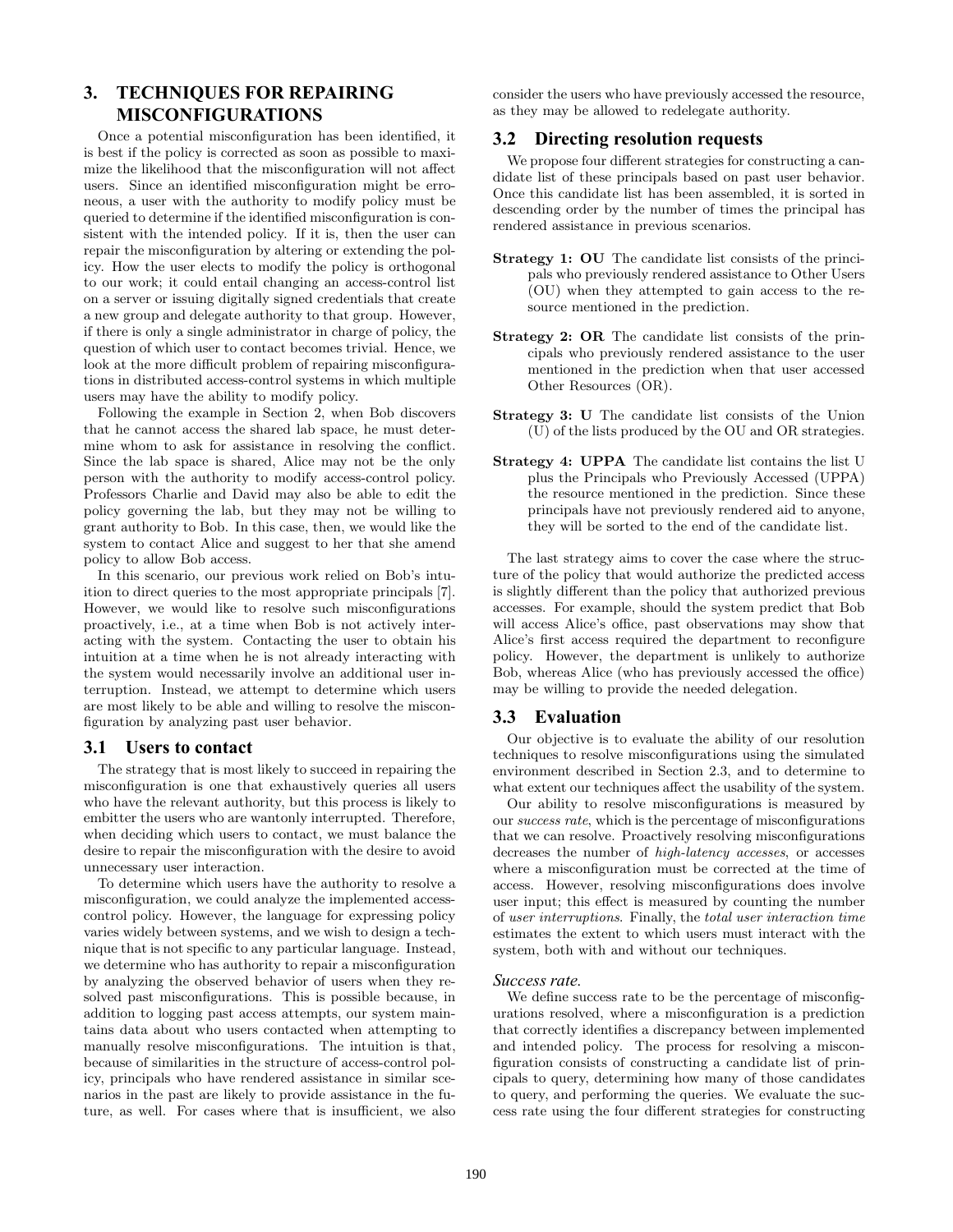

Figure 6: Success rate of resolution strategies

a candidate list presented in Section 3.2 with three different limits on the number of candidates to query.

Figure 6 shows the success rates obtained with these strategies when minconf and minsup are set to 0.4 and 0.01. The U and UPPA strategies are more likely to succeed than OU (which consults those who helped other users access the same resource) or OR (which consults those who helped the same user access other resources). This is not surprising, because U combines the results from OU and OR, and UPPA further extends U (by consulting users who previously accessed the same resource). In all cases, there was a noticeable benefit if the top two candidates were consulted instead of just the top candidate, but asking candidates beyond the top two offered little additional benefit. When only the most likely candidate was consulted, UPPA and U were equivalent, since UPPA's extension of the candidate list involved only appending to it. There is of course an increased overhead cost when consulting more than just the top candidate; we analyze this cost below.

#### *High-latency accesses.*

If an access request is consistent with the intended accesscontrol policy, but not with the implemented policy, then the user must attempt to resolve the misconfiguration prior to accessing the resource. The main cause of latency and inconvenience in this scenario is that human intervention is required to augment existing policy, and this intervention is on the critical path to an access being allowed. At best, this is inconvenient both to the person requesting access and the person who must repair the misconfiguration. At worst, the person who can resolve the misconfiguration may not be available (e.g., flying), and the delay for repairing the misconfiguration may be very lengthy. The data we collected from our deployment encompasses 212 time-of-access policy corrections; in 39 cases a user's access was delayed by more than 10 minutes, and in 21 by over an hour.

Here we evaluate the extent to which our prediction and resolution techniques reduce the number of these high-latency accesses. The amount of reduction depends on the extent to which the predictions cover exercised policy (Figure 3) and the ability of the resolution process to succeed in the cases where exercised policy is correctly predicted (Figure 6).

Figure 7 shows the extent to which our prediction and resolution techniques reduce the number of high-latency accesses. Due to its higher success rate, consulting two users with UPPA reduces high-latency accesses more than consult-



Figure 7: Number of high-latency accesses

ing only one. Lower minimum confidence thresholds yield greater reductions, because they produce greater coverage. More importantly, significant reductions can be achieved with confidence values that are likely to result in an acceptable amount of overhead: for example, for a minimum confidence value of 0.4, and a limit of two user consultations reduces the number of high-latency accesses by 44%.

#### *User interruptions.*

Proactively resolving a misconfiguration may involve proactively querying users to determine the intended policy. We consider an interruption to be any query directed to a user as part of the resolution process. This overstates the extent to which a user must be involved, because some queries directed to a user can be answered automatically by the user's phone in Grey, e.g., if the misconfiguration can be resolved by policy that is implemented, but has not yet been exercised. Our survey did not ask users how they would implement their intended policies, so our simulations consider only policy that was exercised over the course of our deployment.

Often, several misconfigurations are detected at the same time, and their corresponding resolution processes query the same user, resulting in multiple interruptions. We introduce an optimization, batching, that groups these queries into a batch, allowing the user to answer them all as part of a single interactive session. This optimization is motivated by the observation that the incremental cost of additional user interaction is less than that of the initial interruption.

Figure 8 shows the number of user interruptions for our data when consulting either one or two principals chosen by the UPPA strategy and varying the minimum confidence values for rules. Some principals, such as a department credential server, automatically respond to requests using implemented policy without requiring user interaction, and therefore these requests are not reflected in Figure 8. As expected, consulting two principals instead of one increases the number of interruptions (and the success rate, as previously discussed). In some scenarios, the first principal consulted is one that responds automatically, but the second consultation requires user interaction. This explains how consulting two principals can produce more than twice as many interruptions as consulting only a single principal. Batching is more effective when consulting two principals and for low minimum confidence values; these settings result in more at-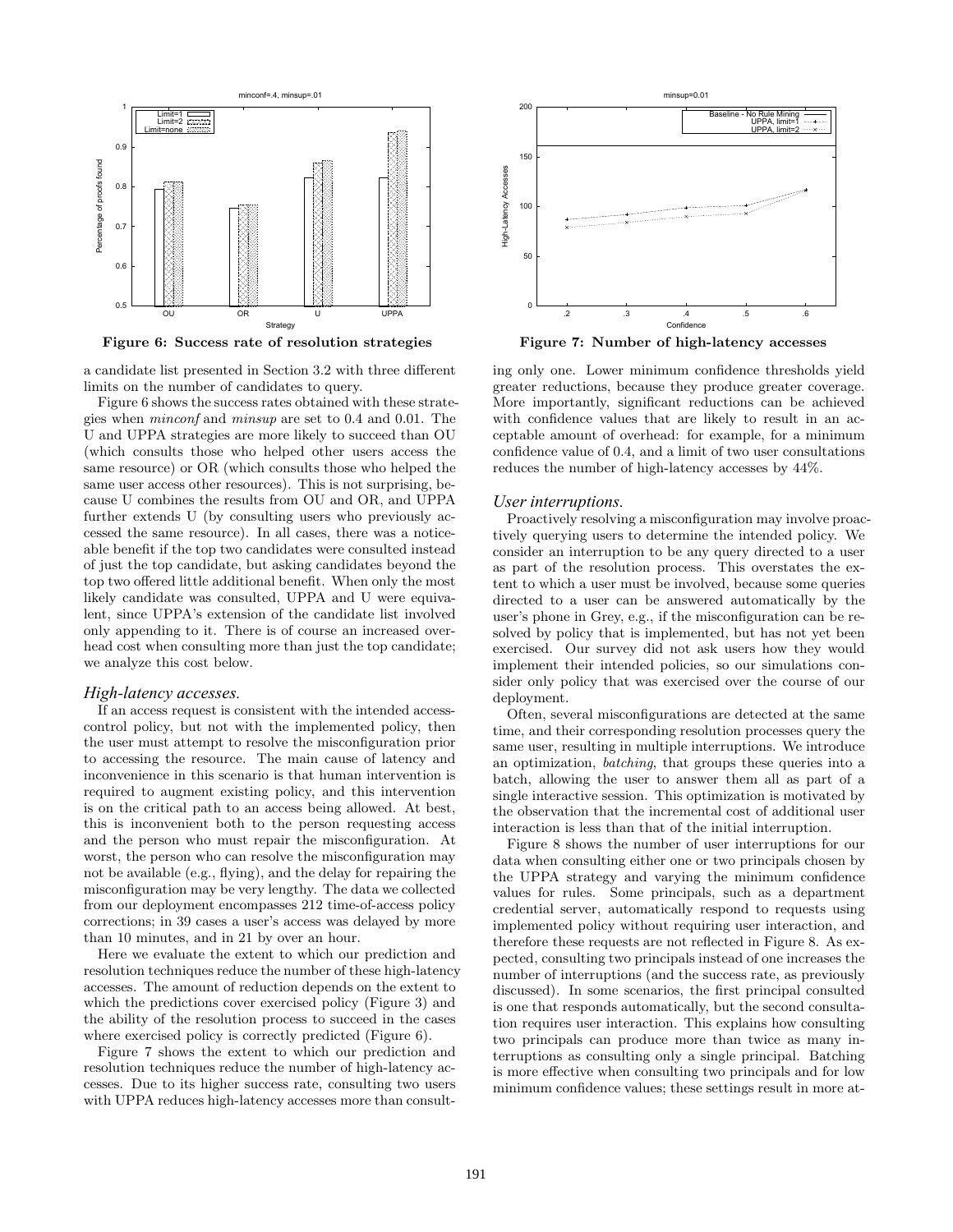

Figure 8: Proactive user interruptions

tempts to consult users, and thus more redundancy among those requests that can be reduced through batching.

Interestingly, minimum confidence values of 0.4 and 0.5 cause a marked decrease in the number of interruptions without significantly increasing the number of high-latency accesses (Figure 7).

#### *User interaction time.*

The results described thus far demonstrate that increased proactive user interaction will reduce the number of highlatency accesses, but it is difficult to determine when the associated costs of interaction outweigh the benefit of avoiding high-latency accesses.

Any attempt to quantify this tradeoff is necessarily an approximation; there are many factors that influence a user's perception of the system that cannot be measured precisely. High-latency accesses, for example, typically annoy users far more than interruptions of similar length that occur off the critical path to an access [5]. In this evaluation we measure only: (1) the delay observed by the user who is attempting to gain access while the policy is being reconfigured (how long Bob waits for access to Alice's office when Alice must reconfigure the policy); (2) the duration of the reconfiguration (how long Alice takes to reconfigure her policy to allow Bob access); and (3) the length of time required to obtain credentials that describe implemented policy when no reconfiguration is necessary. In our system, latency (1) ranged between 25 seconds and 18.6 hours, with a median of 98 seconds (the average, heavily influenced by a few outliers, was 53 minutes). The median time observed for latency (2) was 23 seconds, only 5.8 seconds of which was spent selecting the appropriate correction (the rest was Alice finding her phone, etc.). Finally, the average duration of latency (3) was 6.9 seconds. These particular latencies are specific to our system; we anticipate that they would be much higher (on the order of hours) in systems that do not offer integrated support for resolving misconfigurations. However, our results will hold as long as there remains a similar relationship between the latencies (e.g., delay incurred by a user waiting for access is much greater than delay incurred by a user modifying policy), which we feel is likely for the vast majority of access-control systems.

With these caveats in mind, we use our simulation results and the timings above to approximate the total time that all users would spend interacting with the system (accessing resources or creating and correcting policy). If a misconfig-





uration must be resolved on the critical path of access, the total user interaction time is the sum of latencies (1) and (2). If a misconfiguration is resolved prior to access, the total interaction time is simply latency (2), as the resulting credentials can be proactively distributed to the recipient of the delegation. Guided by data from our deployment, we weight the various latencies incurred by users as follows. Requests for credentials that occur on the critical path to an access being granted are are assumed to take 6.9 seconds if the request can be completed without user interaction, and 98 seconds otherwise. Whenever a query requires user interaction, we assume that the user takes 23 seconds to respond to the query. We assume that each additional question posed to the user as part of a batch takes 5.8 seconds.

We calculate the total time users would spend interacting with the system using the UPPA strategy and varying the minimum confidence level required of the rules. The results are shown in Figure 9. Restricting UPPA to consult a single user results in a slight time savings for all minimum confidence values tested. Allowing a second user to be consulted results in a small increase in total time for higher minimum confidence values and larger increase in total time for lower values. Notably, with a minimum confidence value of 0.4 and batching enabled, UPPA results in a slight overall time savings even if it is allowed to contact two principals.

### **3.4 Discussion**

Each strategy for directing queries in our resolution mechanism is capable of resolving a majority of policy misconfigurations. In particular, the UPPA strategy, when allowed to consult two users, is able to resolve almost 95% of such misconfigurations. The proactive resolution of these misconfigurations results in a drastic reduction (between 40% and 50%) in the number of high-latency accesses. Consulting two users in the UPPA strategy is more effective at resolving misconfigurations than consulting a single user, but this increase in effectiveness comes at a cost of significantly more user interruptions. Batching can reduce the number of user interruptions by approximately 15% when consulting more than one user. When comparing a user consultation limit of two to a limit of one on the basis of total user interaction time, the time associated with the additional user interaction is compensated by the savings resulting from fewer high-latency accesses.

To summarize: Our results show that a significant reduction (44%) in the number of high-latency accesses can be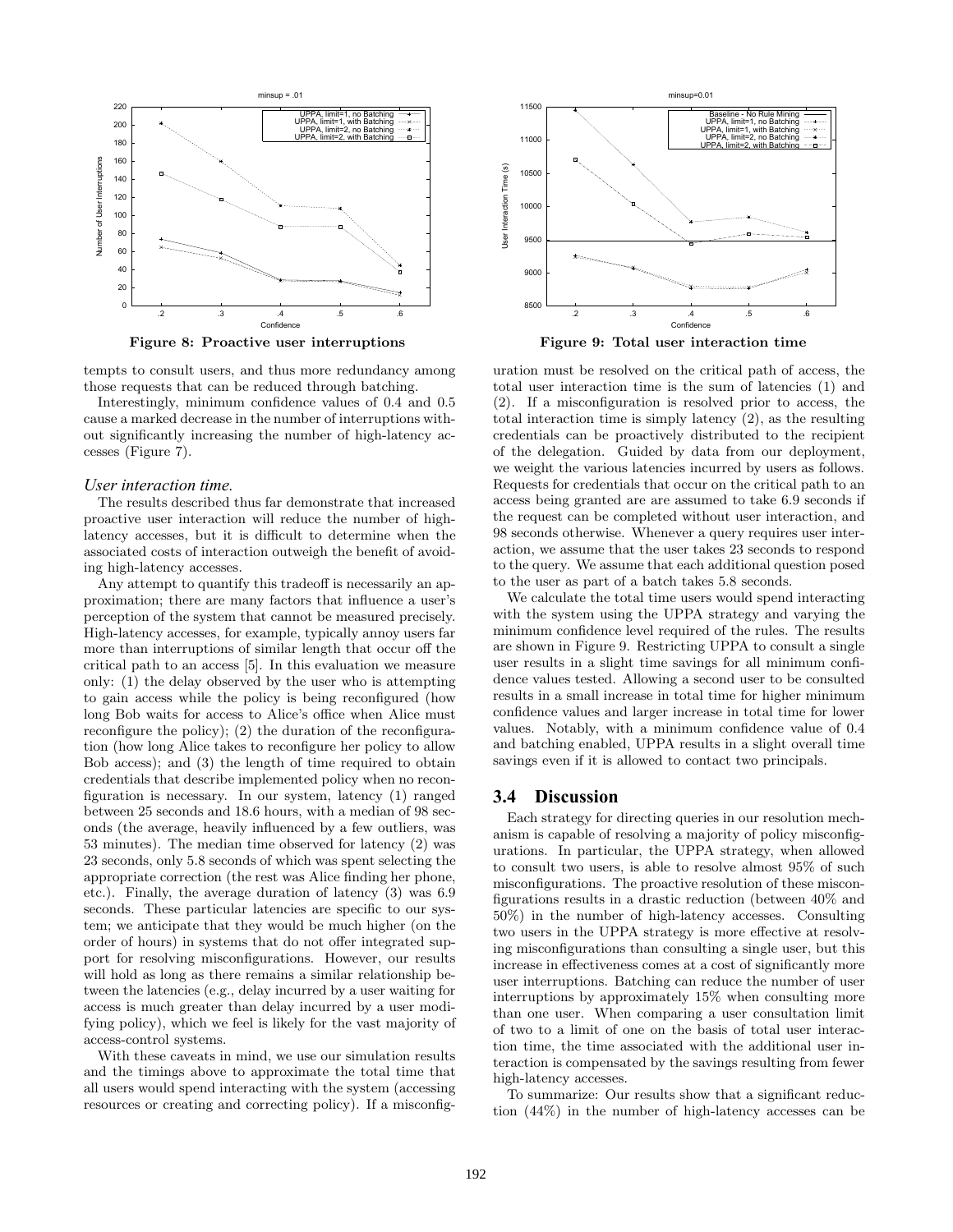achieved without increasing the total amount of time users spend interacting with the system.

Our technique for resolving misconfigurations is general in that it operates on the basis of observed behavior rather than inspection of access-control policy. It is therefore independent of both the underlying policy-specification language and the manner in which misconfigurations are repaired. It does, however, require that the system know who resolved previous misconfigurations. Since changes to policy are generally logged, we feel that this is a reasonable requirement.

The results describing the estimated user interaction time are necessarily specific to our system. However, our system provides integrated support for resolving misconfigurations at the time of access. Many systems do not support this functionality, and as a result, the duration of each high-latency access is likely to be dramatically higher. Our techniques significantly reduce the number of high-latency accesses, so the case for proactively resolving misconfigurations in such a scenario is likely to be even stronger than the one we present here.

# **4. RELATED WORK**

The objectives of our work are related to those of *role min* $ing$  (e.g., [17, 23]), in which machine-learning techniques are used to extract roles from implemented policy. These roles may then serve as a guide when migrating a legacy system to one that supports role-based access control. In contrast, our techniques do not seek to characterize the implemented access-control policy. Instead, we aim to discover the portions of intended access-control policy that have not been implemented. Additionally, our techniques operate on the basis of observed behavior and are agnostic to the policyspecification language. Jaeger et al. seek to characterize the ways in which specified policy may conflict with constraints that specify what accesses are prohibited [14]. Their tool, Gokyo, allows the administrator to view the conflicts, and determine the least complex way of correcting them, possibly by marking them as explicit exceptions to specified policy. This tool could assist users of our techniques to resolve misconfigurations without introducing conflicts.

Many tools for empirical access-control policy analysis have been developed for firewalls (e.g., [4, 20, 13, 25, 2, 26]). These tools generally provide ways to test or validate firewall policy against administrator intentions or other rules. Our work differs from these in multiple ways. First, since in the firewall setting there is typically one authority for the proper access-control policy (the human administrator or a high-level specification of that policy), there is no analog in that domain to a central concern here, namely determining with whom to inquire about a potential policy change and minimizing the costs for doing so. Second, because it has the benefit of a policy authority that can be consulted freely, firewall analysis has focused on detecting traffic permitted in violation of policy, i.e., to improve security, at least as much as what additional traffic should be allowed. The central technique we employ here, namely learning from allowed accesses to predict others that are likely to be intended, focuses exclusively on improving the usability of discretionary access controls granted in a least-privilege manner.

The use of data-mining algorithms for detecting misconfigurations has recently been treated in several domains. Perhaps most closely related to our work is Minerals [18], a system also using association rule mining, to detect router misconfigurations. By applying association rule mining to router configuration files in a network, Minerals detected misconfigurations such as router interfaces using private IP addresses that should have been deleted, user accounts missing passwords, and BGP errors that could result in unintentionally providing transit service or that could open routers to attack. The work of El-Arini and Killourhy [11] similarly seeks to detect router misconfigurations as statistical anomalies within a Bayesian framework. As in the aforementioned works in firewall analysis, though, whom to consult about apparent configuration errors and minimizing the costs of doing so were not issues in these works; these issues are central to ours, however. Moreover, there are numerous technical differences between our works and theirs, owing largely to the different domains in which they are conducted.

Our techniques operate using only data describing past access attempts, and who was contacted to resolve any misconfigurations. As such, our techniques should apply to systems employing a wide variety of access-control frameworks, such as RBAC [22], SPKI/SDSI [21], RT [19], or PCA [3]. We utilize observed behavior to determine to whom a resolution request should be directed. Some systems, such as PeerAccess [24], explicitly encode hints as to how queries should be directed. Such hints could be considered in conjunction with observed behavior.

Though we have conducted our study in the context of Grey, there are numerous systems that we believe are well equipped to utilize the techniques we develop here. In particular, similar to Grey's support for dynamic delegation, many other systems enable retrieving credentials remotely from other parties as a means for satisfying access-control policy (e.g., [10, 15, 16, 12, 8, 19]). These mechanisms can be used to drive the correction of access-control misconfigurations once they are detected, though stop short of detecting those misconfigurations and predicting how they might be corrected, as we have studied here. Trust-X [9] proposes a mechanism in which subsets of policy cached from previous access-control decisions can be used to more quickly grant access in the future. This is effective when the implemented policies that govern different access requests share many common components. Our technique is complementary in that we focus on addressing the discrepancy between implemented policy and intended policy.

# **5. CONCLUSION**

In various application contexts (e.g., health-care systems), the consequences of unnecessary delays for access to information can be severe. In such settings, it essential to eliminate access-control policy misconfigurations in advance of attempted accesses; even in less critical environments, doing so can greatly improve the usability of the access-control system. In this paper we have shown how to eliminate a large percentage of such misconfigurations in advance of attempted accesses using a data-mining technique called association rule mining. We demonstrated that by doing so, we can greatly reduce the critical-path delays to accesses, while inducing little additional overall work on users of the system. Specifically, we showed, using data from a deployed accesscontrol system, that our methods can reduce the number of accesses that would have incurred a costly time-of-access delay by 44%, and can correctly predict 58% of the intended policy. These gains are achieved without increasing the total amount of time users spend interacting with the system. To